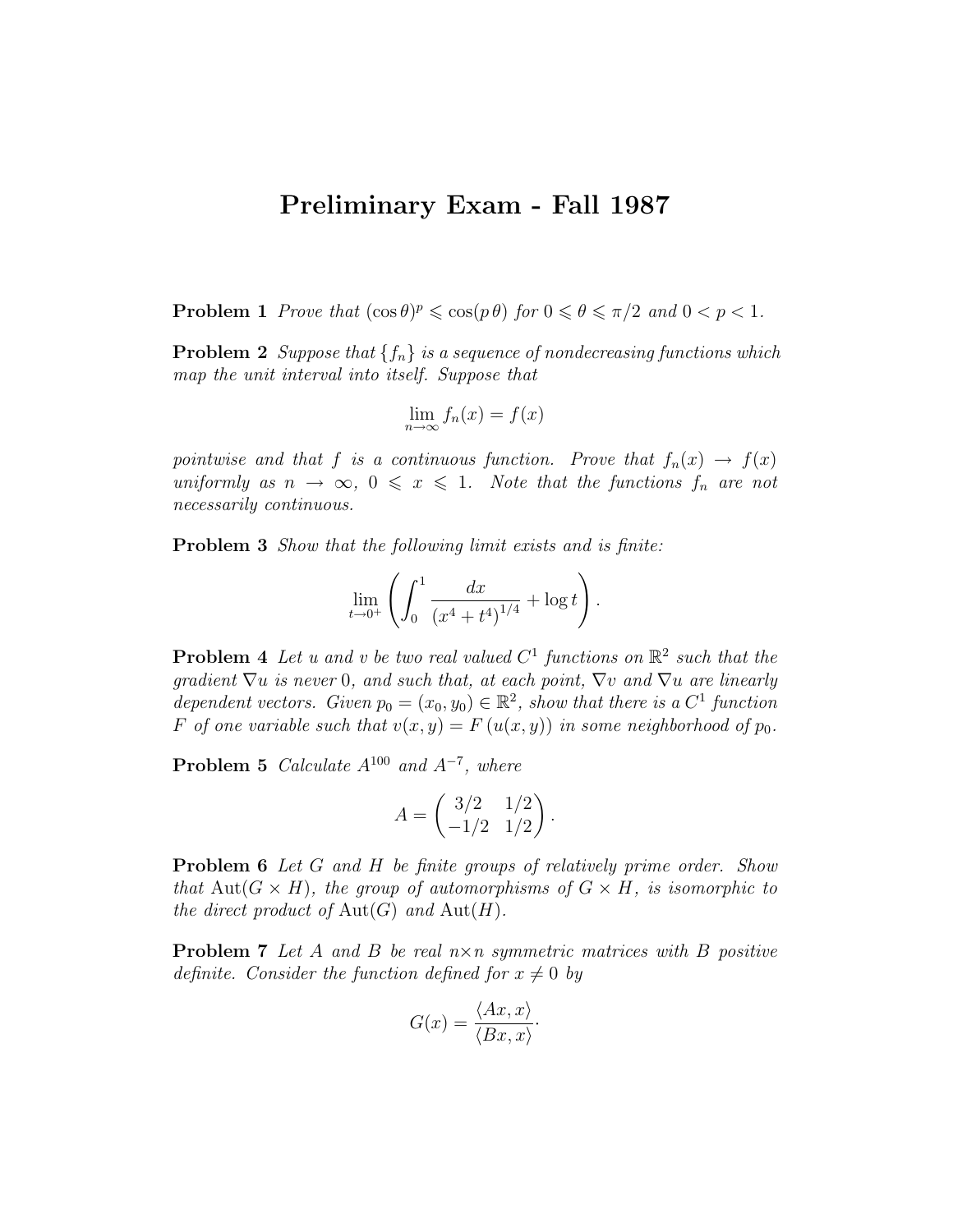- 1. Show that G attains its maximum value.
- 2. Show that any maximum point U for G is an eigenvector for a certain matrix related to A and B and show which matrix.

**Problem 8** Let R be the set of  $2 \times 2$  matrices of the form

$$
\begin{pmatrix} a & -b \\ b & a \end{pmatrix}
$$

where a, b are elements of a given field  $\bf{F}$ . Show that with the usual matrix operations, R is a commutative ring with identity. For which of the following fields **F** is R a field:  $F = \mathbb{Q}$ ,  $\mathbb{C}$ ,  $\mathbb{Z}_5$ ,  $\mathbb{Z}_7$ ?

Problem 9 Evaluate the integral

$$
I = \int_0^{2\pi} \frac{\cos^2 3\theta}{5 - 4\cos 2\theta} \, d\theta \, .
$$

**Problem 10** If  $f(z)$  is analytic in the open disc  $|z| < 1$ , and  $|f(z)| \leq 1/(1-\epsilon)$  $|z|$ , show that

$$
|a_n| = \left|\frac{f^{(n)}(0)}{n!}\right| \le (n+1)\left(1 + \frac{1}{n}\right)^n < e(n+1).
$$

**Problem 11** Let V be a finite-dimensional vector space and  $T:V \to V$  a diagonalizable linear transformation. Let  $W \subset V$  be a linear subspace which is mapped into itself by  $T$ . Show that the restriction of  $T$  to  $W$  is diagonalizable.

**Problem 12** Given two real  $n \times n$  matrices A and B, suppose that there is a nonsingular complex matrix C such that  $CAC^{-1} = B$ . Show that there exists a real nonsingular  $n \times n$  matrix C with this property.

Problem 13 Let A be the group of rational numbers under addition, and let M be the group of positive rational numbers under multiplication. Determine all homomorphisms  $\varphi: A \to M$ .

**Problem 14** Show that  $M_{n\times n}(\mathbf{F})$ , the ring of all  $n \times n$  matrices over the field  $\mathbf{F}$ , has no proper two sided ideals.